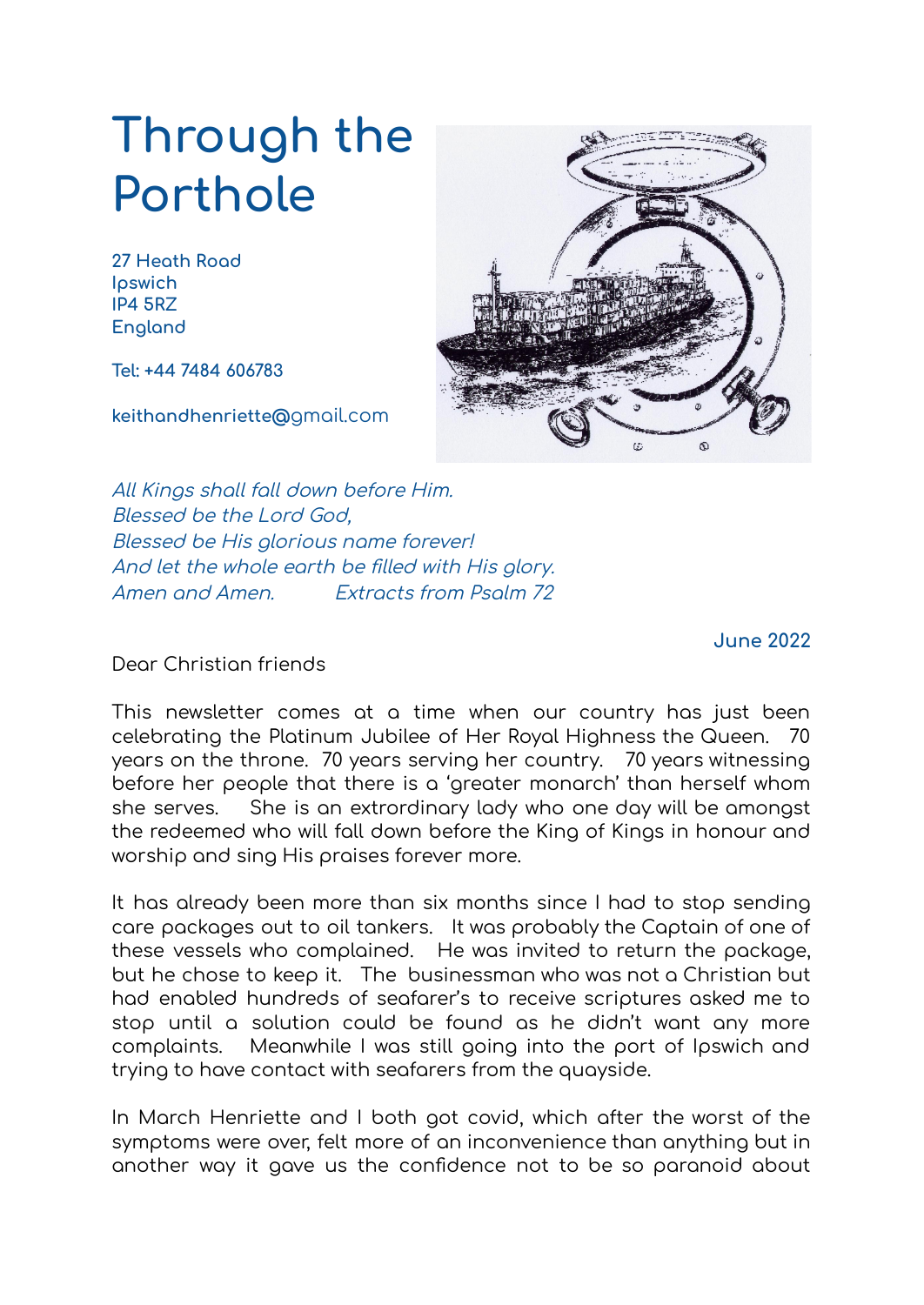meeting people without face coverings. This was helpful when I finally started going back on board vessels. Seafarers seem to be amongst the last to get vaccinated but by April life on board ship was returning to normal and no seafarer's were wearing masks and most if not all were being allowed to go ashore.

It was around this time when a Russian Captain welcomed me on board his ship. His English was good and he and his crew were friendly but the conversation didn't get beyond small talk and it was only the Engineer who looked through the literature that I offered. However this and other ship visits which followed helped to give me the confidence which I needed to start mixing with seamen in close proximity again.

One of these ships was owned by a Dutch company which over the years I had become familiar with as their vessels have come here with onions from New Zealand or rice from America. This particular ship had Russian and Filipino crew and I was welcomed on board. Sorry I don't have a photograph of the happy faces that I met. It often doesn't occur to me until afterwards that to take a photo might have been possible. But the Filipino crew helped themselves to literature that I offered including children's Bible story books which they can take home to their families.

Another vessel, but much smaller, was staying in port a few more days and its crew were having a barbeque. Lots of smoke but lots of meat and also fish. I sat and chatted to them. Filipinos, a Belgian and a Russian. This time, but with their permission, I took pictures but the Captain didn't want you to see the barbeque and cans of beer around the deck. One of the lads was a believer and after giving out scriptures I had the opportunity to return to the ship two days later with more scriptures which led to more serious conversation about being a Christian.



It has been many years since I saw a Bulgarian flagged ship in our port and so as I was free I went to visit. I didn't even need to go inside because there were enough crew outside on deck. They were still on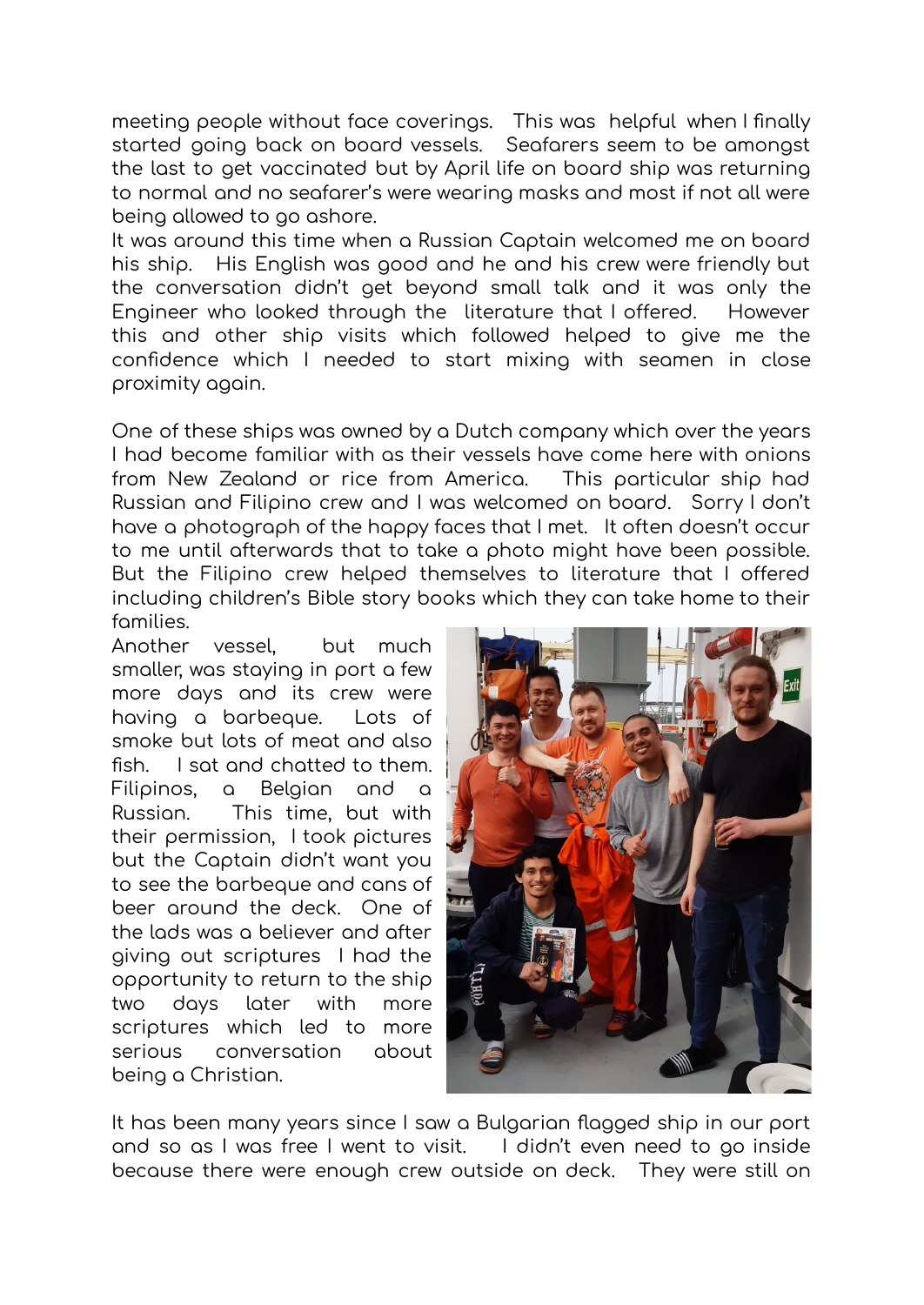their lunch break but were coming outside to smoke. So I stood with the chief officer and got introduced to different crew members. Half of the crew were from Bulgaria and half from Ukraine. A Cadet who was just 20 years old spoke about his family and how they were all split up from each other because of the situation in his country. He asked for something to read in English so he and one or two others accepted New Testaments. The chief mate thanked me three times for a children's book called 'Bible for Little Eyes', so by the time I went away I had given scriptures out in three languages.

Perhaps some might think it old fashioned or not moving with the times but I still believe in a 'good old fashioned tract'! I would agree that to be able to download the entire Bible onto a mobile phone is amazing and has a place. But a tract which is short and simple to read takes a bit of beating.

The meaning of this tract is something like - the true path to heaven. The Cook, second from right in the picture, had finished his work. The third cooked meal of the day. He came into the mess room where other crew members were relaxing after a day's work. This tract was on the table and he picked it up. As he began to read it, without being asked, he translated parts



of it into English. I sat and listened before commenting on some of the statements. What a thrill to know that whatever church background a person might have, if he has understood and believed that the Lord Jesus has died for his sins then he is saved for all eternity. The European in the picture is from Monrovia.